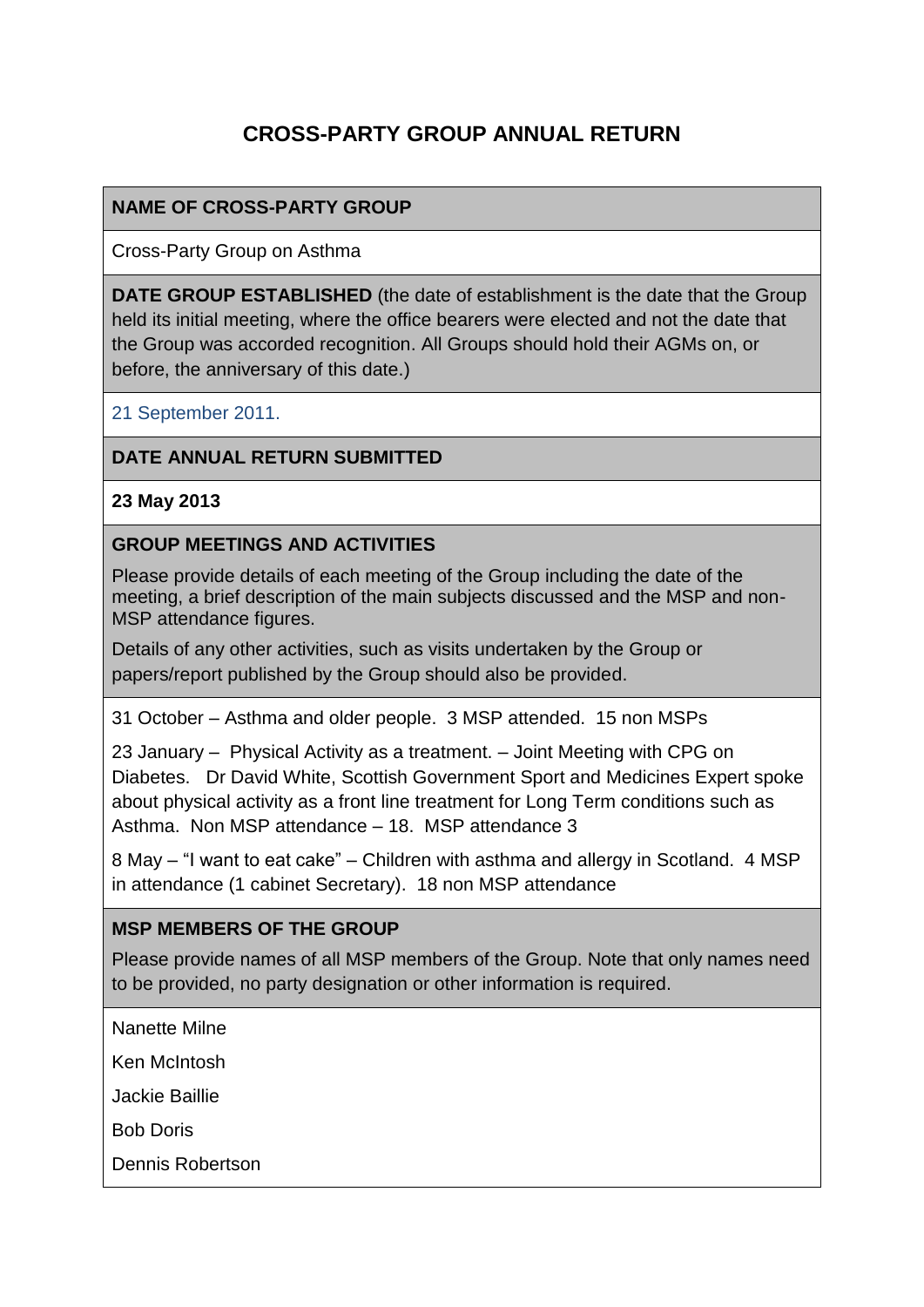Mary Scanlon

Kenneth Gibson

Hugh Henry

## **NON-MSP MEMBERS OF THE GROUP**

For organisational members please provide only the name of the organisation, it is not necessary to provide the name(s) of individuals who may represent the organisation at meetings of the Group.

| Individuals | <b>Suzanne Wilson</b>     |
|-------------|---------------------------|
|             | <b>Ninian Hewitt</b>      |
|             | <b>Elaine Anderson</b>    |
|             | Elisabeth Ehrlich         |
|             | Sarah Falconer            |
|             | <b>Gaylor Hoskins</b>     |
|             | Steve Cunningham          |
|             | <b>Alison Culpan</b>      |
|             | Mike MacGregor            |
|             | <b>Fiona Garrett</b>      |
|             | Janet Ingleby             |
|             | <b>Christine McIntosh</b> |
|             | Ellen Ferguson            |
|             | Ann McMurray              |
|             | <b>Gordon Thomson</b>     |
|             | Non O'Hara                |
|             | Jim Honeyman              |
|             | Julie Westwood            |
|             | Sheila Sinclair           |
|             | <b>Bill Paton</b>         |
|             | Savio D'souza             |
|             | Alex Spence               |
|             | <b>Maureen Carroll</b>    |
|             | Jakki Faccenda            |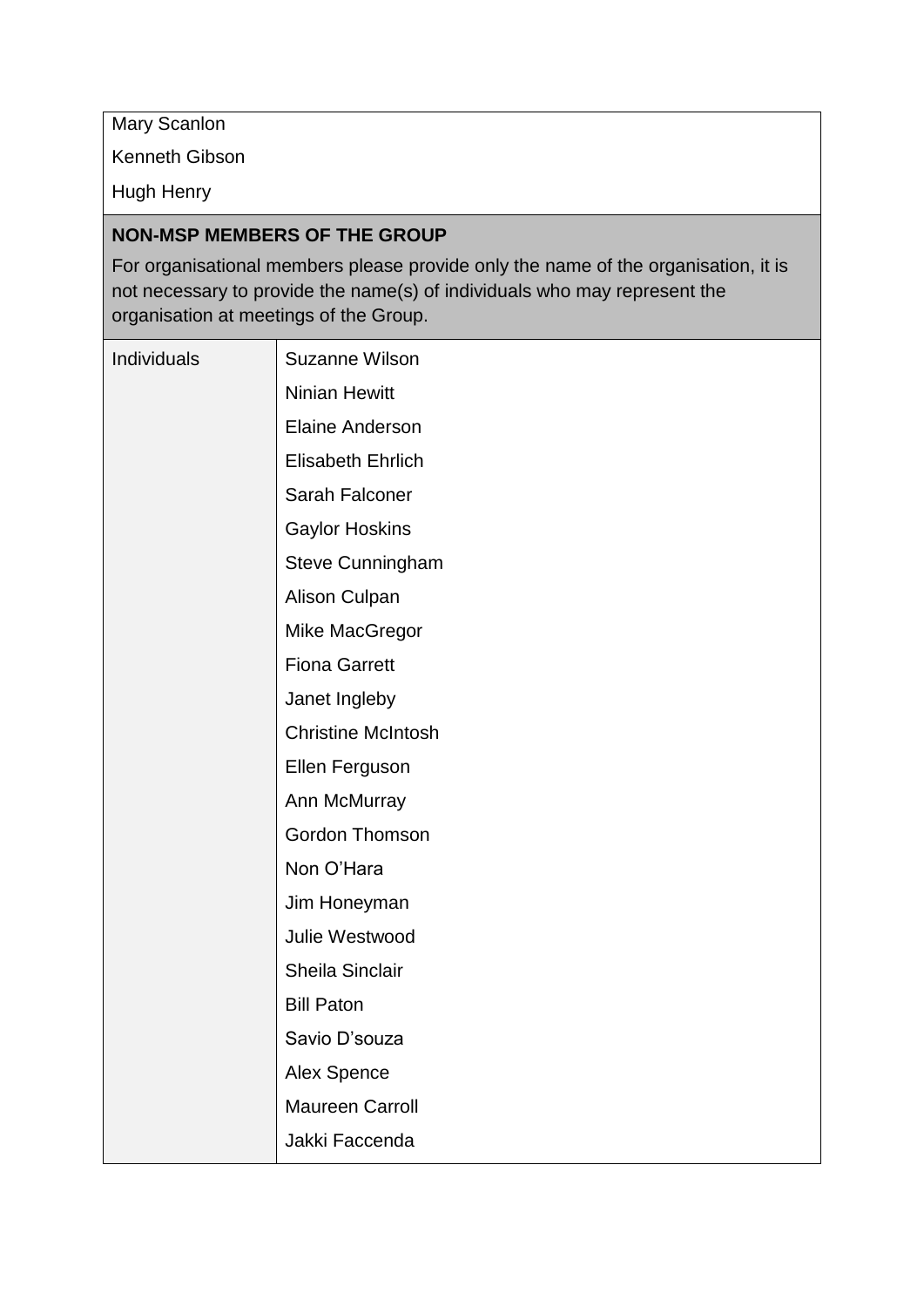|                      | Iain Small         |
|----------------------|--------------------|
|                      | <b>Mark Feeney</b> |
|                      | Anne Kilgour       |
| <b>Organisations</b> |                    |

## **GROUP OFFICE BEARERS**

Please provide names for all office bearers. The minimum requirement is that two of the office bearers are MSPs and one of these is Convener – beyond this it is a matter for the Group to decide upon the office bearers it wishes to have. It is permissible to have more than one individual elected to each office, for example, coconveners or multiple deputy conveners.

| Convener               | Nanette Milne |
|------------------------|---------------|
| <b>Deputy Convener</b> | Ken McIntosh  |
| Secretary              | Shona Haslam  |
| <b>Treasurer</b>       |               |

## **FINANCIAL BENEFITS OR OTHER BENEFITS RECEIVED BY THE GROUP**

Please provide details of any financial or material benefit(s) received from a single source in a calendar year which has a value, either singly or cumulatively, of more than £500. This includes donations, gifts, hospitality or visits and material assistance such as secretariat support.

Details of material support should include the name of the individual providing support, the value of this support over the year, an estimate of the time spent providing this support and the name of the organisation that this individual is employed by / affiliated to in providing this support.

Groups should provide details of the date on which the benefit was received, the value of the benefit and a brief description of the benefit.

None

#### **SUBSCRIPTION CHARGED BY THE GROUP**

Please provide details of the amount charged and the purpose for which the subscription is intended to be used.

None

#### **CONVENER CONTACT DETAILS**

Name